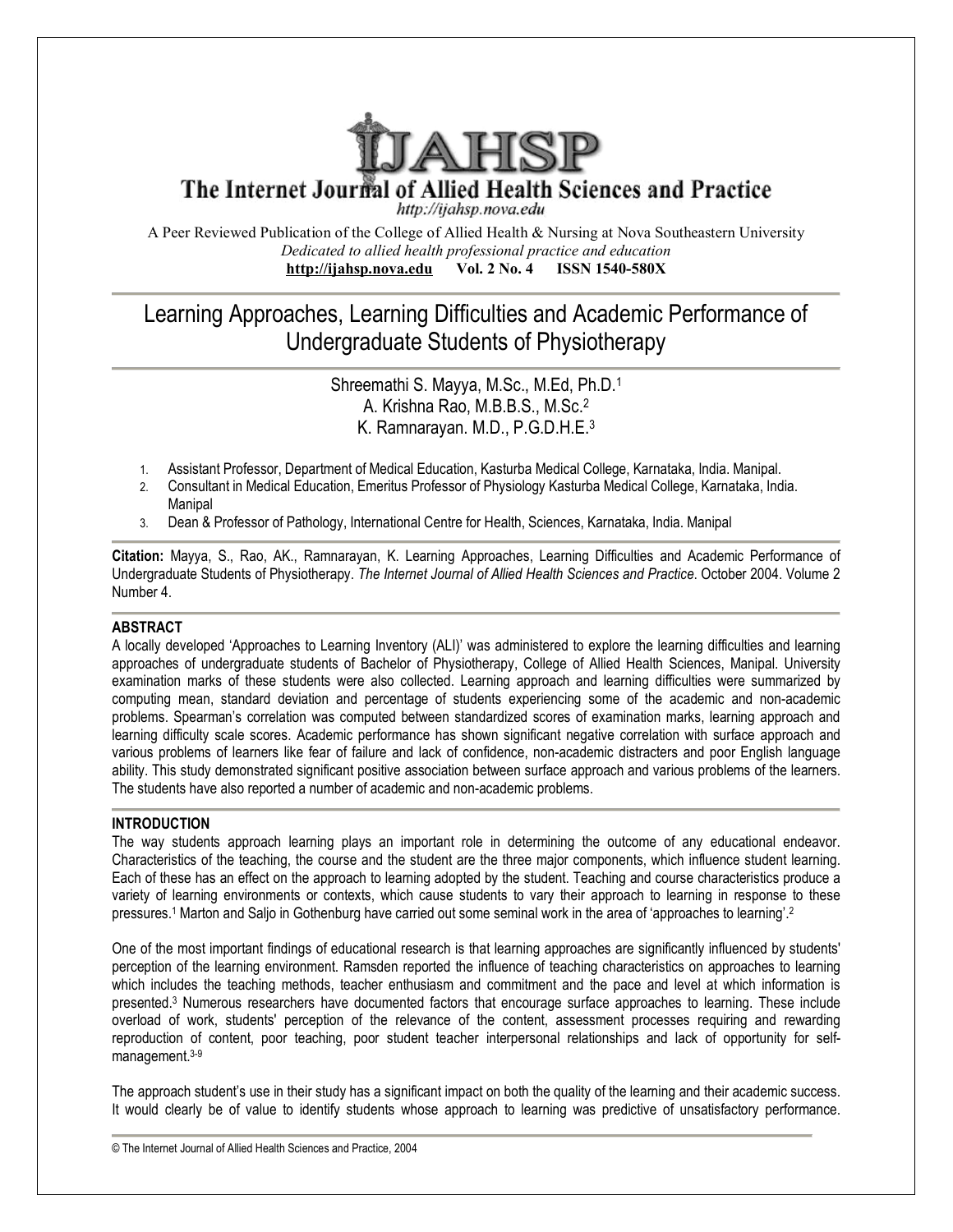Sevensson reported that students who consistently adopted a deep approach were more successful in passing examinations than those students who consistently adopted a surface approach.<sup>10</sup> Clarke reported better prediction of performance by subscales that address affective domain of the inventory than those which address 'cognitive styles'.<sup>11</sup> Newble et al. observed consistent correlation between poor performance of medical students and the surface approach subscales of Adelaide Diagnostic Learning Inventory.<sup>12</sup> Many times students express difficulties with the courses they are studying. The frequently reported problems in literature are difficulty in organizing study time effectively, overloaded feeling with vast study material, decreased motivation, difficulty in seeing the relevance of some subjects, difficulty in recalling previously acquired knowledge, and difficulty in applying acquired knowledge to practical situations.<sup>13</sup> Language ability in the current medium of instruction, cultural values and expectations concerning achievement and lifestyle factors requiring adjustment in the new environment may affect the student's performance directly or indirectly, through their influence on learning process.<sup>14</sup>

Research stresses an understanding of the phenomenon of learning by examining the students' experiences.<sup>15</sup> The present study was motivated by this concern. The study explored the learning difficulties, learning approaches and their association with performance in the university examination of undergraduate students of physiotherapy.

### **MATERIALS AND METHODS**

Approaches to learning inventory (ALI) was used to collect data on learning approach and learning difficulties.<sup>16</sup> The ALI is a locally developed, self –report questionnaire containing 90 items representing learning approaches as well as learning difficulties. Six of the 9 scales in the original inventory were used to summarize the learning approach and learning difficulties of students and remaining items were treated individually for illustration purpose. Students' response to each item was scored on a five-point Likert-type scale from 5 for 'Always' to 1 for 'Never'. Adding the response to each item on the scale forms the score for each scale.

\_\_\_\_\_\_\_\_\_\_\_\_\_\_\_\_\_\_\_\_\_\_\_\_\_\_\_\_\_\_\_\_\_\_\_\_\_\_\_\_\_\_\_\_\_\_\_\_\_\_\_\_\_\_\_\_\_\_\_\_\_\_\_\_\_\_\_\_\_\_\_\_\_\_\_\_\_\_\_\_\_\_\_\_\_\_\_\_\_\_\_\_\_\_\_\_\_\_ **Table 1. Description of Scales**

| <b>Scales and Sub-scales</b>                         | <b>Description</b>                                                                                                                                          |
|------------------------------------------------------|-------------------------------------------------------------------------------------------------------------------------------------------------------------|
| 1. Deep Processing (DP)                              | Active questioning in learning, effort to understand new material,<br>relating ideas to previous knowledge and relating concepts to<br>everyday experience. |
| 2. Surface Approach (SA)                             | Intention to complete task requirement, rote learning, memorize<br>information needed for assessments and accepting teachers' opinion<br>without thinking.  |
| 3. Fear of Failure and Lack of Confidence<br>(FF&LC) | Lack of confidence in completing the course and asking questions,<br>anxiety about examination.                                                             |
| 4. Perceived Academic Inadequacy (PAI)               | Failures to distinguish, understand, summarize and recollect.                                                                                               |
| 5. Non-Academic Distracters (NAD)                    | Homesickness, health, financial problem, uncomfortable<br>living<br>environment and extracurricular activity.                                               |
| 6. English Language Ability (ENG)                    | Difficult to speak, understand and write in English.                                                                                                        |

Meanings of various scales are shown in Table 1. The items under the scale deep processing are worded in such a way that high scores are desired on those items (Example: I make note of characteristics that are useful to classify or distinguish). The higher the score, the more is the deep processing. The items under the scales surface approach, fear of failure and lack of confidence, perceived academic inadequacy, non-academic distracters and English language ability are worded in such a way that low scores are desired on those scales ( Example: I find it difficult to speak and express myself in English). Higher scores on surface approach indicate that surface approach is more pronounced. Higher score on respective scales indicate that students are more fearful and less confident regarding examination and course completion and have significantly less positive perception about academic capability. Higher scale scores indicate that nonacademic distracters are a more significant problem. On the Englishlanguage scale, higher-scale scores are associated with lower or less proficient English-language ability. The scales were

© The Internet Journal of Allied Health Sciences and Practice, 2004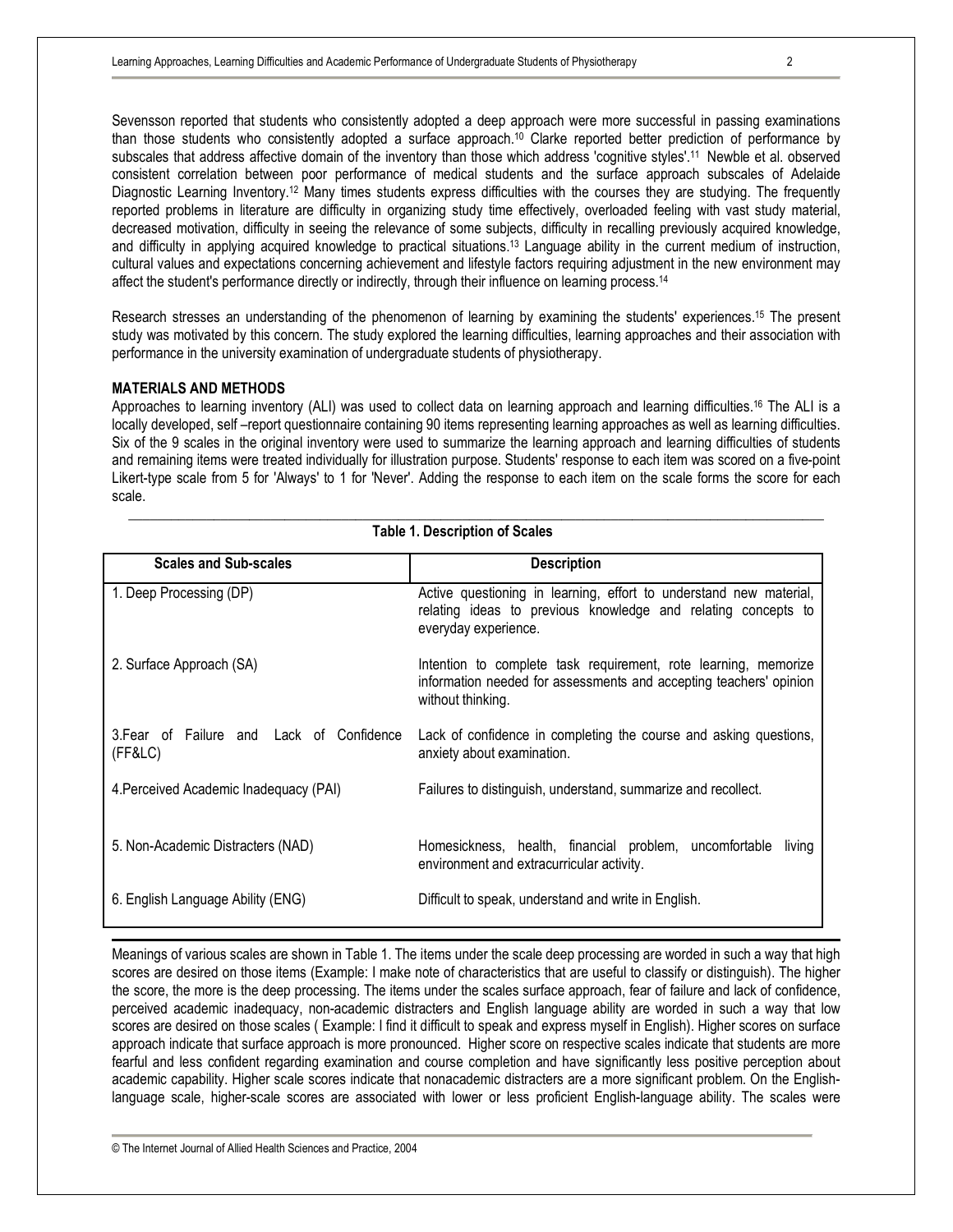validated by experts and tested for reliability. Internal consistency coefficient, Cronbach's Alpha for these scales were within the acceptable limits. Table 2 shows a reliability coefficient based on 1928 health science students of various specialties and from this present study.<sup>16</sup>

|                                            | Alpha                             |                               |  |  |
|--------------------------------------------|-----------------------------------|-------------------------------|--|--|
| Scales and Subscales (no. of items)        | <b>Present Study</b><br>$(n=164)$ | Previous study*<br>$(n=1928)$ |  |  |
| Deep processing (8)                        | 0.78                              | 0.76                          |  |  |
| Surface approach (4)                       | 0.54                              | 0.62                          |  |  |
| Fear of failure and lack of confidence (4) | 0.52                              | 0.59                          |  |  |
| Perceived academic inadequacy (4)          | 0.38                              | 0.60                          |  |  |
| Non-academic distracters (6)               | 0.48                              | 0.61                          |  |  |
| English language ability (4)               | 0.65                              | 0.71                          |  |  |

# **Table 2. Cronbach's alpha for scales and subscales**

**SAMPLE**

The sample for the study consisted of first to final year BPT (Bachelor of Physiotherapy) students studying in College of Allied Health Sciences, Manipal. More than 95% of these students were from different regions of India, and away from their parents. The majority of the students (90.64%) had their instruction in English during high school and others in their native language.

The inventory was administered to 164 students. Students were encouraged to put their names on the response sheet to allow later correlation with academic performance. However, they were reassured that only the researcher would have access to their responses. Responses were obtained approximately 6 to 10 weeks before their university (final) examination. Of the 164 students, only 149 students wrote their identity (name/ register number) on the inventory. University examination marks of these 149 students were collected from the office of the controller of examination, Manipal Academy of Higher Education. Computing Z-scores, the marks obtained by first to final year students were standardized. Data was analyzed by computing percentages, mean, standard deviation and correlation coefficient.

# **RESULTS**

Scale scores are summarized in Table 3. The data displayed indicate that deep processing is predominating in our sample with a mean percentage score of 67.92. Regarding various problems experienced by the students, poor perception about academic capability is found to be the major problem with a mean percentage score of 49.36 followed by fear of failure and lack of confidence, non-academic distracters and English language ability (Table 3).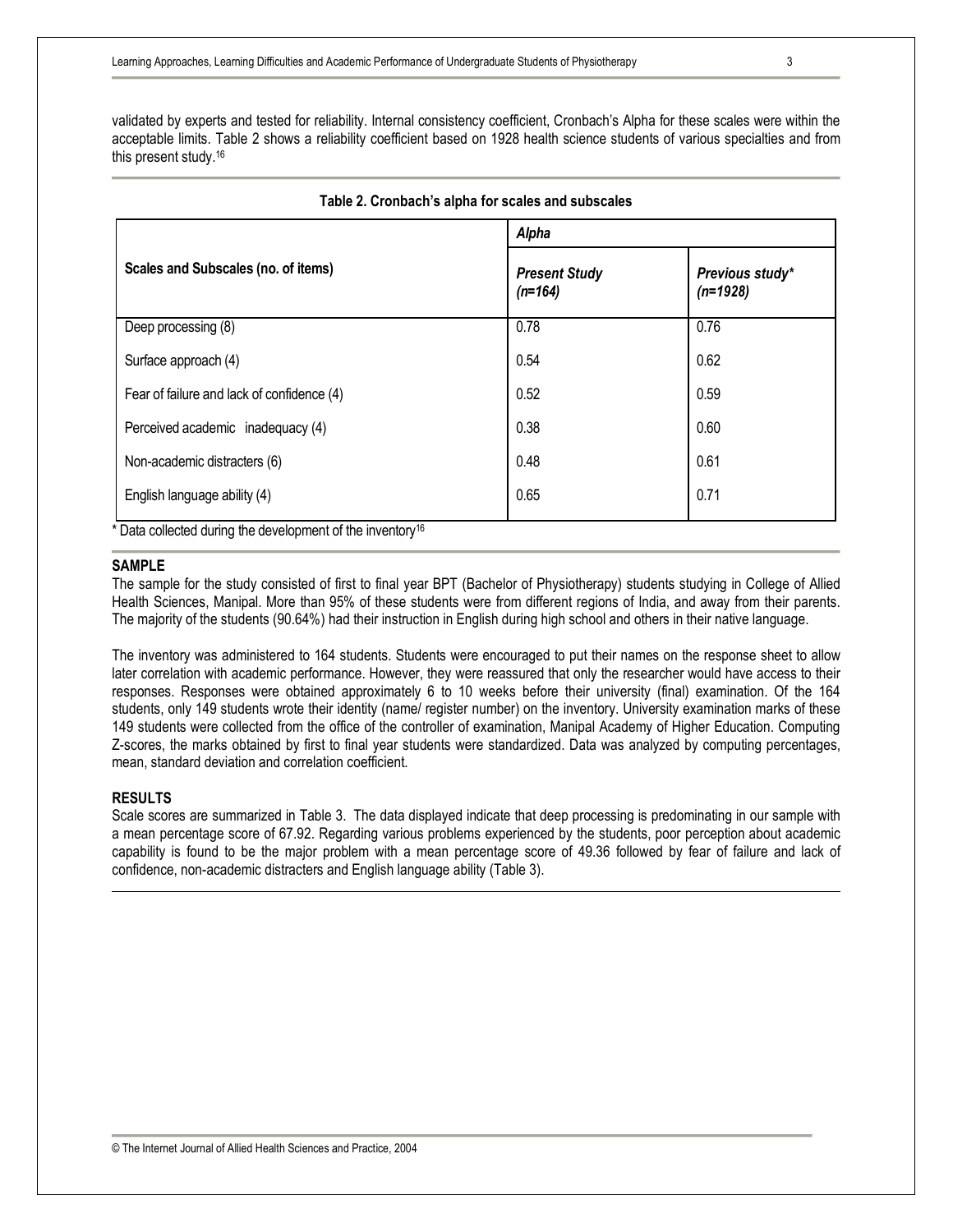| Scales (No. of Items) | Mean<br>$N =$ | (S.D)<br>164 | Mean<br>% | Max. Score |
|-----------------------|---------------|--------------|-----------|------------|
| DP(8)                 | 27.17         | (6.38)       | 67.92     | 40         |
| SA (4)                | 8.28          | (3.05)       | 41.42     | 20         |
| <b>FF&amp;LC (4)</b>  | 9.25          | (3.14)       | 46.27     | 20         |
| <b>PAI</b> (4)        | 9.87          | (2.65)       | 49.36     | 20         |
| NAD (6)               | 12.29         | (3.78)       | 40.97     | 30         |
| ENG(4)                | 5.35          | (2.31)       | 26.73     | 20         |

| Table 3. Summary of scale scores |
|----------------------------------|
|----------------------------------|

**Table 4. Correlation between performance and various scales**

| Corr.      | Z-Score<br>(n=149) | DP8<br>$(n=164)$ | <b>SA</b><br>$(n=164)$ | FF&LC<br>$(n=164)$ | PAI<br>$(n=164)$ | <b>NAD</b><br>$(n=164)$ |
|------------|--------------------|------------------|------------------------|--------------------|------------------|-------------------------|
| DP         | 0.14               | 1.00             |                        |                    |                  |                         |
| <b>SA</b>  | $-0.26**$          | $-0.36***$       | 1.00                   |                    |                  |                         |
| FF&LC      | $-0.17*$           | $-0.06$          | $0.29***$              | 1.00               |                  |                         |
| PAI        | $-0.15$            | $-0.18*$         | $0.46***$              | $0.40***$          | 1.00             |                         |
| <b>NAD</b> | $-0.23**$          | 0.08             | $0.25***$              | $0.41***$          | $0.33***$        | 1.00                    |
| <b>ENG</b> | $-0.28***$         | $-0.02$          | $0.17*$                | $0.21***$          | 0.13             | $0.19*$                 |

Pearson's correlation coefficient

\**P*<0.05, \*\**P*<0.01, \*\*\**P* <0.001

Table 4 shows correlation between performance and various scale scores. Academic performance (Z-score) has shown negative correlation with surface approach, fear of failure and lack of confidence, non-academic distracters and poor English language ability. Deep approach has shown significant negative correlation with surface approach and perceived academic inadequacy. Surface approach has shown significant positive correlation with fear of failure and lack of confidence, perceived academic inadequacy, non-academic distracters and English language ability indicating more surface approach in students with various problems. The problems have also shown significant positive correlation with one another.

Varying percentage of students in this study have reported various academic and non-academic problems. Table 5 shows percentage of students experiencing various problems.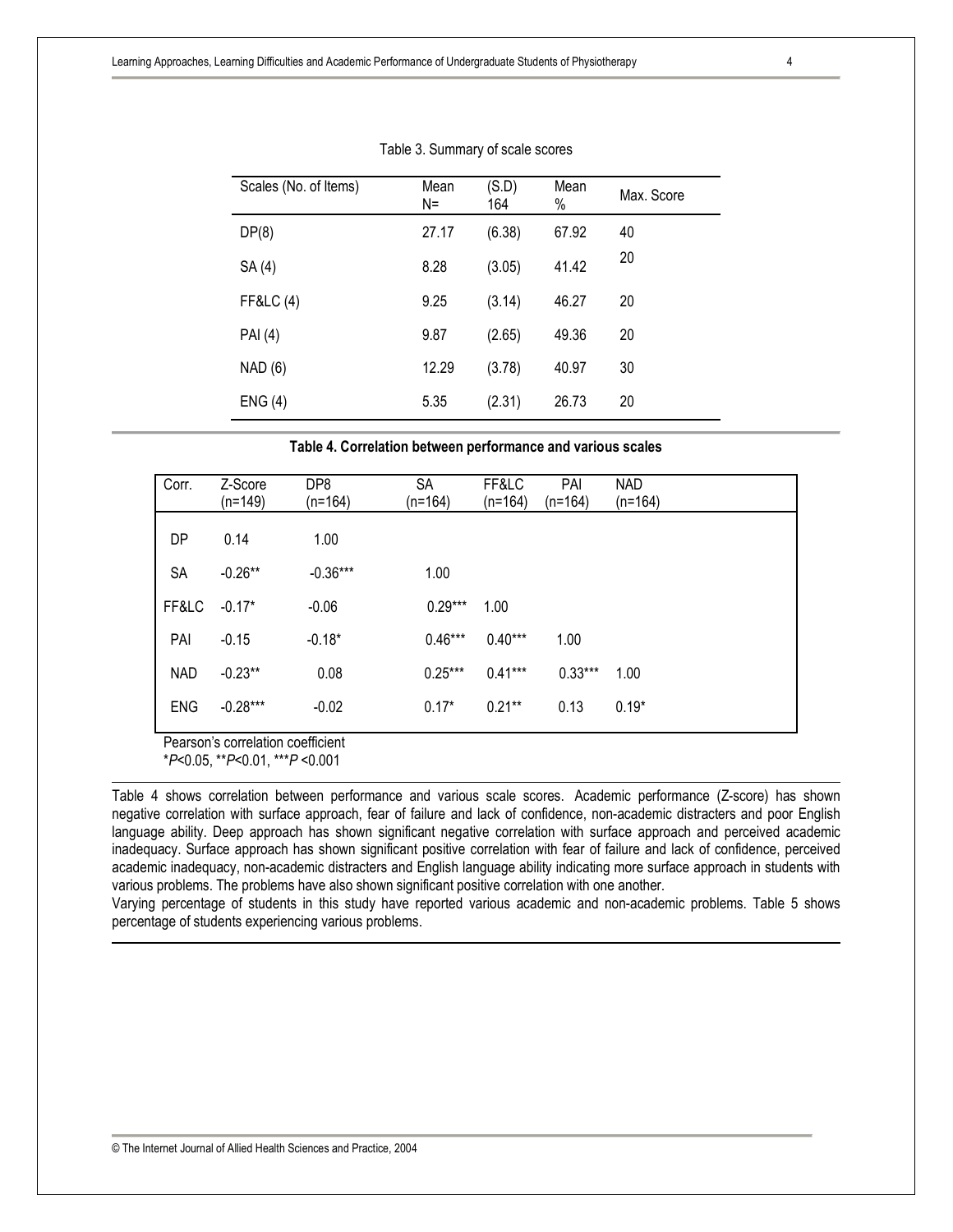| Abbreviated items                                                           | $\%$ |  |
|-----------------------------------------------------------------------------|------|--|
| <b>Academic Problems</b>                                                    |      |  |
| 01. Ambiguity about depth of knowledge required in various subjects.        | 57.9 |  |
| 02. Over loaded feeling by the vast syllabus                                | 49.7 |  |
| 03. Falling short of time to answer all the questions in the examination    | 39.8 |  |
| 04. Irrelevant topics                                                       | 19.9 |  |
| 05. Poor teaching.                                                          | 51.2 |  |
| 06. Inaudible lectures                                                      | 29.2 |  |
| 07. Difficulty in speaking and expressing in English.                       | 14.5 |  |
| 08. Difficulty in following the varying pronunciation and accent of English | 11.5 |  |
| 09. Inability to concentrate during lectures                                | 27.5 |  |
| Non-academic problems                                                       |      |  |
| 10. Inability to adjust to the living environment                           | 28.2 |  |
| 11. Personal /family related problems                                       | 28.1 |  |
| 12. Unavailability of healthy food.                                         | 56.7 |  |
| 13. Worry about health.                                                     | 24.0 |  |
| 14. Interference of extracurricular/social activities                       | 21.6 |  |
| 15. Poor financial condition                                                | 16.4 |  |
| 16. Studying for the sake of parents                                        | 9.7  |  |
| 17. Weak eyesight.                                                          | 16.4 |  |
| 18. Home sickness                                                           | 19.9 |  |

#### **Table 5. Learning Difficulties/Factors Hindering Learning (n=164)**

\*Students experiencing the problems always, most often and often were clubbed together to compute the percentage

#### **Discussion**

In most health science courses, considerable attention is given to the definition of curriculum content, to the organization of the teaching and to the conduction of assessments and examinations. Little attention has been given to the impact of these activities on the way students learn. A concern for this aspect of the educational effort is essential to help students learn in an effective and efficient manner.

Deep processing is predominate in our sample. Students adopting the deep approach are motivated by an interest in the subject material and /or recognition of its vocational relevance. While studying the subject the intention is to understand its meaning and to relate it to previous knowledge and personal experiences.

Students adopting the surface approach are predominantly motivated by either a desire simply to complete the course or a fear of failure. The intention is to fulfill the course requirements by memorizing and reproducing the material they believe is likely to come up in the assessments. The outcome of surface approach is just a superficial level of understanding. If a learner's intentions and strategies are limited to surface learning, his or her ability to function at more advanced levels, to solve problems, to apply principles and to deal with novel or unanticipated situations is severely limited.<sup>17</sup>

In this study, academic performance has shown significant negative correlation with surface approach and various problems of learners like fear of failure and lack of confidence, non-academic distracters and poor English language ability. The study has demonstrated significant positive association between surface approach and the various problems of the learners. The problems are also found associated with one another. The students have also reported a number of academic and non-academic problems. Academic and non-academic problems can cause fear of failure, lack of confidence and poor perception about their ability which leads to poor study approaches. The extent of influence of these factors depends on personality characteristic of the individual. It is also a component that influences student learning.<sup>18</sup>

A vast syllabus and increased workload leads to anxiety followed by poor study approaches. Test anxious students are prone to adopt surface processing.<sup>18</sup> Meyer and Parsons found association between the workload subscale and reproducing orientation.<sup>19</sup> Entwistle, and Tait reported the association between deep approach and perceptions of relevance and surface approach with a heavy workload.5 Chambers reported that there is close relationship between perceptions of workload and perceptions of difficulty.6 According to him, stress and anxiety due to personal or family related problems also leads to a feeling of overburden.